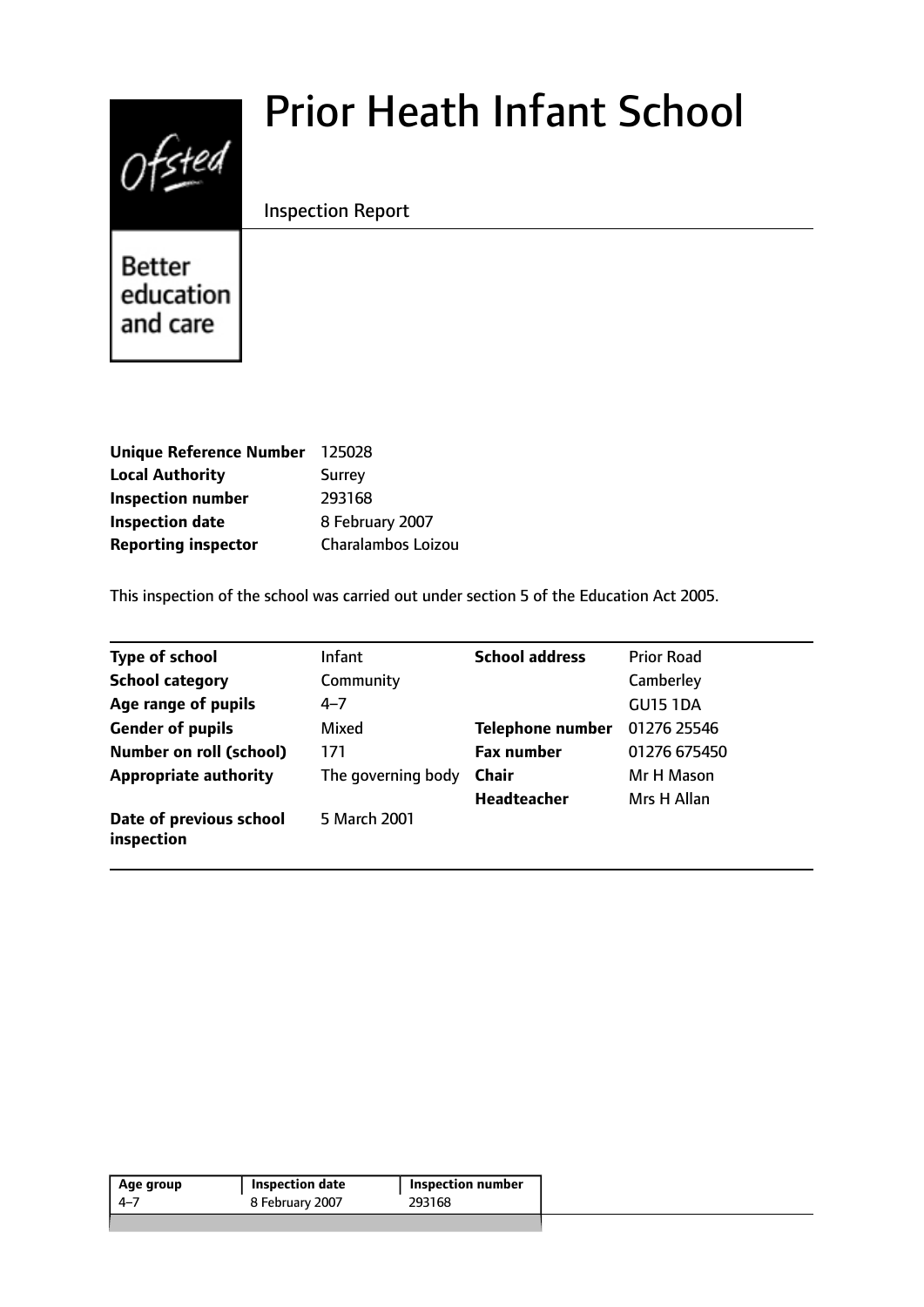© Crown copyright 2007

Website: www.ofsted.gov.uk

This document may be reproduced in whole or in part for non-commercial educational purposes, provided that the information quoted is reproduced without adaptation and the source and date of publication are stated.

Further copies of this report are obtainable from the school. Under the Education Act 2005, the school must provide a copy of this report free of charge to certain categories of people. A charge not exceeding the full cost of reproduction may be made for any other copies supplied.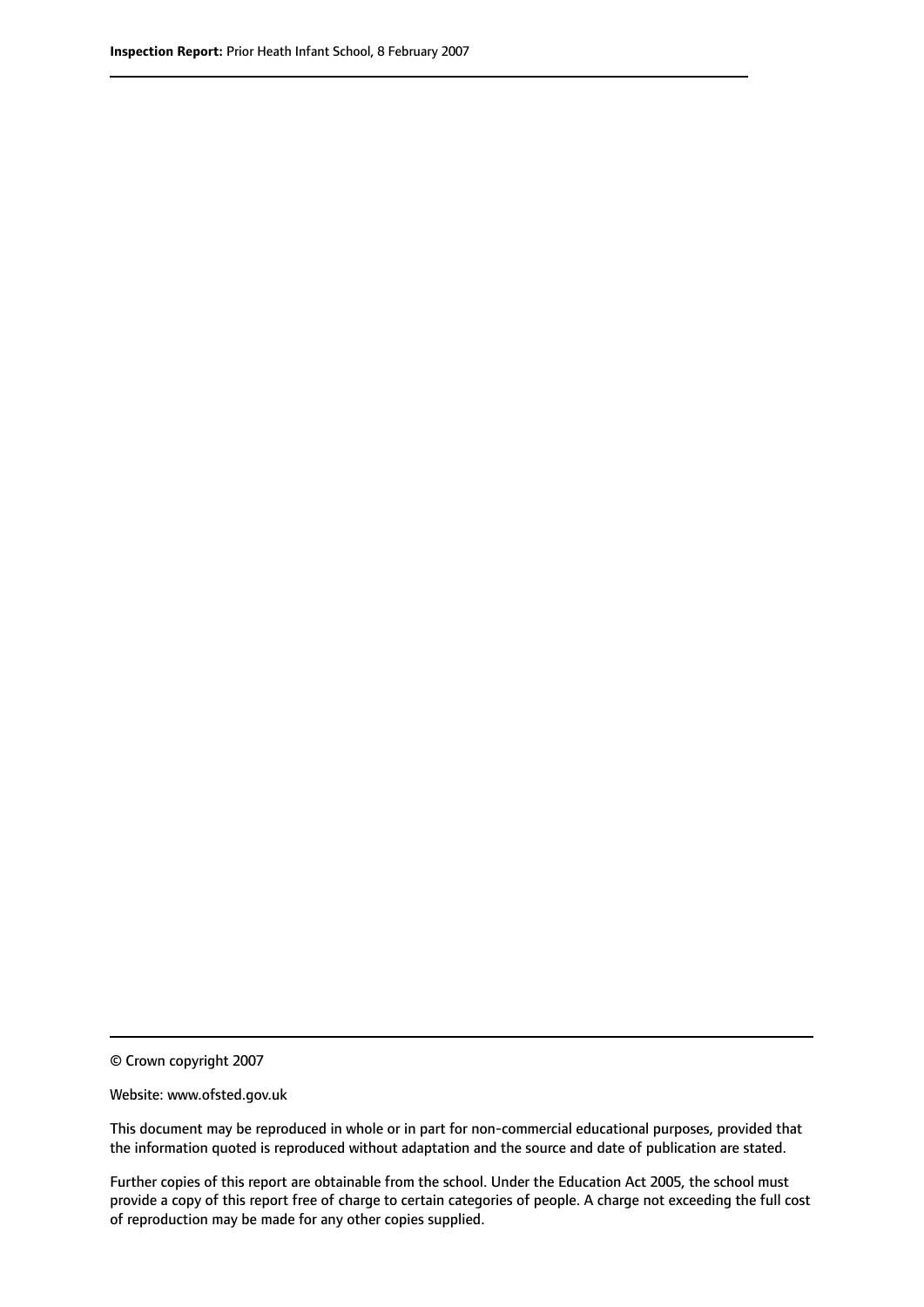# **Introduction**

The inspection was carried out by an Additional Inspector.

#### **Description of the school**

This is a small school and most of the children who join the Reception year have had some form of pre-school experience. The school admits most of its pupils from the surrounding area and they come from generally advantaged backgrounds. The large majority are of White British heritage and other pupils come from a wide range of backgrounds. Almost all pupils speak English as their first language. The percentage of pupils with learning difficulties or disabilities is lower than that of most schools. The school has links with a local technology college and with other schools in the area.

#### **Key for inspection grades**

| Grade 1 | Outstanding  |
|---------|--------------|
| Grade 2 | Good         |
| Grade 3 | Satisfactory |
| Grade 4 | Inadequate   |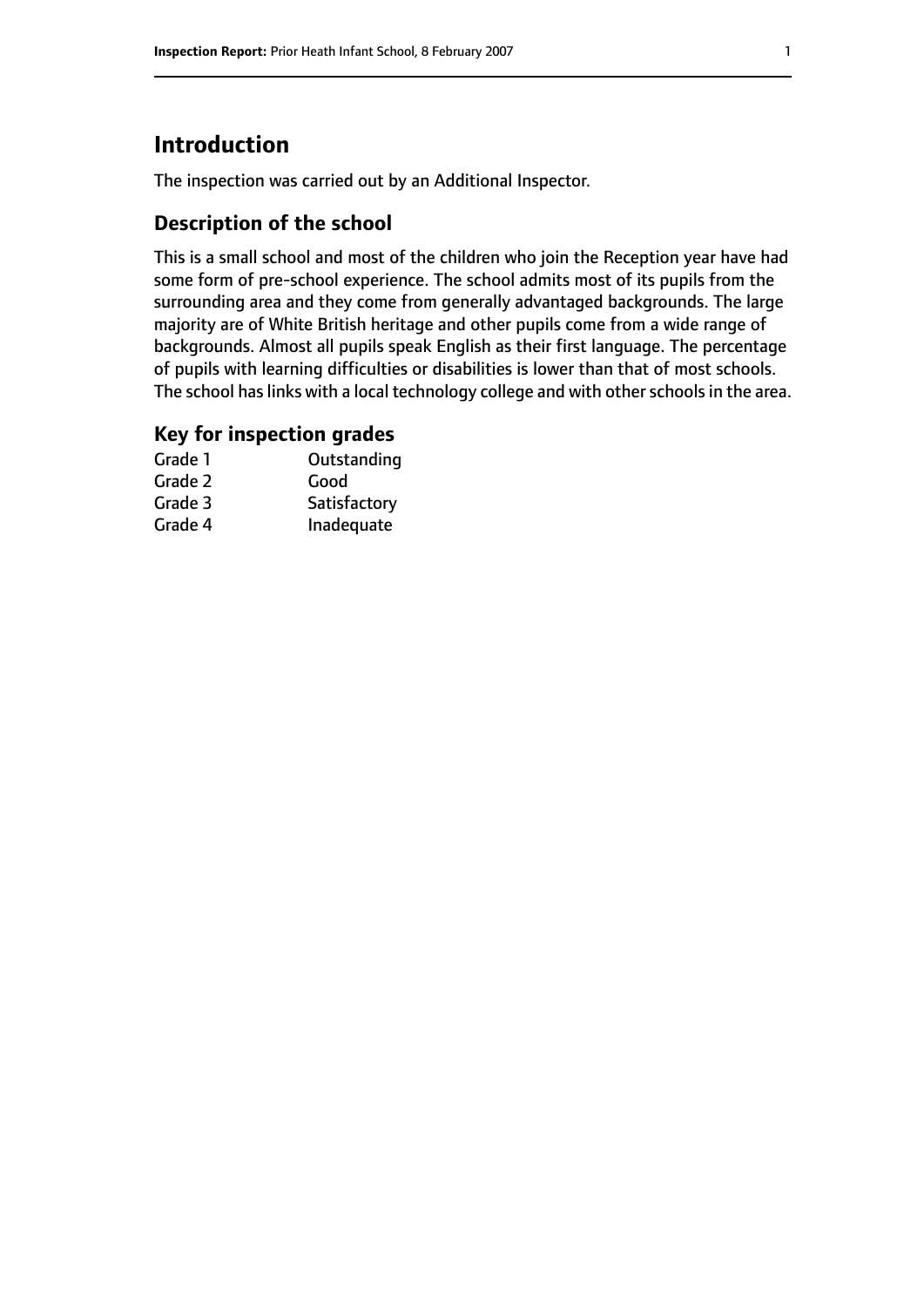# **Overall effectiveness of the school**

#### **Grade: 1**

Pupils achieve extremely well at this outstanding school. Standards are, and have been for many years, high because of excellent teaching and strong leadership. The school assessed all aspects of the school as effective, although it is better than this. Its modest evaluations reflect the very high expectations of the headteacher, staff and governors and the continuous process of improvement that drives the school forward. Outstanding leadership and management have guided the school very well since its last inspection.

Children start the school with above average skills and make excellent progress in the Foundation Stage because of the high quality of provision there. In Years 1 and 2, the teaching continues to be excellent and is never less than good. Teachers plan work that stimulates enthusiasm for learning and is well matched to pupils' needs so that, whatever their ability or starting points, they make rapid progress.

Standards in reading, writing and mathematics are high by the end of Year 2, but fewer pupils reach higher levels in science. The school has begun to refine assessment in science. However, there is still more to do to ensure assessments are used better to plan work for those of higher ability.

Pupils' outstanding personal development and well-being helps them to mature into courteous and confident young people. They show caring attitudes to each other and excellent behaviour. Pupils reflect very well on moral and spiritual themes, such as respecting other views and beliefs. They thrive on opportunities to become school councillors and are confident that the staff will act on their ideas like, 'Painting the dull gate and fence to make it look nicer'. Pupils value the work they do in the community at harvest time and through charitable fund raising.

An excellent curriculum provides a rich variety of indoor and outdoor experiences so pupils enjoy school very much, one commented, 'Our school is great because you do lots of interesting things'. The high standard of art and writing they produce is beautifully displayed, demonstrating how well their efforts and achievements are valued. Special topics, themed weeks, visits and visitors help pupils to learn about other cultures and customs in the wider world.

Close links with other schools and a local technology college provides good support and training opportunities for the staff, including innovative use of information and communication technology (ICT) to support teaching and learning. The excellent progress pupils make in basic skills, including ICT, prepares them extremely well for the next stage of their education.

The guidance pupils receive about how to achieve their best in lessons is excellent. Teachers provide individual learning targets that help pupils to improve their work. Effective procedures are adopted to care for pupils. These ensure that they are looked after and, whatever their background, are safe from harm or harassment. Healthy living is promoted very well through the many opportunities pupils have to participate in sports and games and daily fruit eating sessions.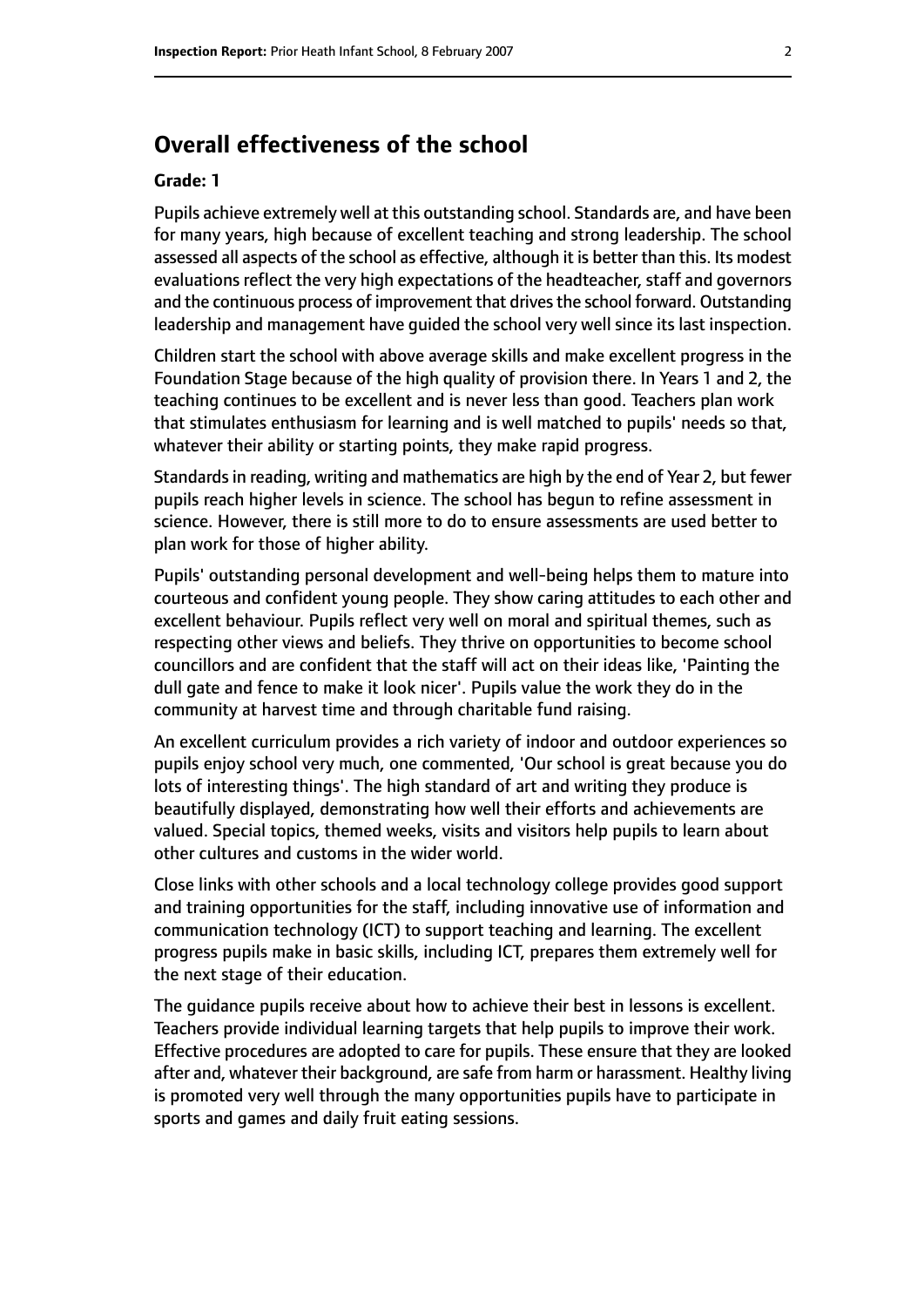Outstanding leadership and management ensure that the school knows its own strengths and what needs to be improved. Its track record in maintaining high standards demonstrate the school's excellent capacity to keep on improving. Governors are highly effective and a real asset to the school. Parents feel very involved because the school regularly seeks their views and those of the pupils. This accounts for the high level of satisfaction expressed by parents, one summing up the views of many, 'I am very happy that we managed to get a place in such a lovely infant school'.

#### **What the school should do to improve further**

• Sharpen the way teachers assess pupils' progressin science to help them plan work that accelerates the progress of higher ability pupils.

#### **Achievement and standards**

#### **Grade: 1**

Standards are high. The pupils work very hard and achieve extremely well. The large majority of children entering the Foundation Stage start school with knowledge and skills that are in advance of those expected for their age. Throughout their time in the Reception year, they are provided with very stimulating teaching and outstanding all round care. This ensures that by the time they start Year 1, they reach standards that are well above those expected in all areas of learning. In the rest of the school, consistently strong and effective teaching continues so the pupils reach high standards in reading, writing and mathematics by the end of Year 2. These high standards have been maintained since the school's last inspection because the school sets challenging targets. However, there is scope for further improvement in science. The school recognises that the proportion of pupils reaching higher levels in science is relatively lower than other subjects and should be higher.

# **Personal development and well-being**

#### **Grade: 1**

High attendance rates reflect the pupils' enjoyment of school, as one commented, 'My school is fantastic, you make lots of friends and learn lots of things'. Pupils are extremely well prepared for the future by receiving a very good grounding in basic skills. They develop strong friendships and understand how to help others. The school council enables pupils to have a say in school improvements, confident that the school will consider their views and ideas. Pupils learn to appreciate others and reflect during thought provoking assemblies about being special and accepting that everyone has something to offer. Pupils are aware of what constitutes a healthy lifestyle and enthusiastically take part in sporting, musical and creative arts activities that successfully develop self-confidence, talent and skills. Their spiritual, moral, social and cultural development is outstanding because there is a strong emphasis on tolerance and awareness of others. This is reflected in pupils' excellent behaviour and their appreciation of the variety of cultures and backgrounds represented across the school and in the wider community.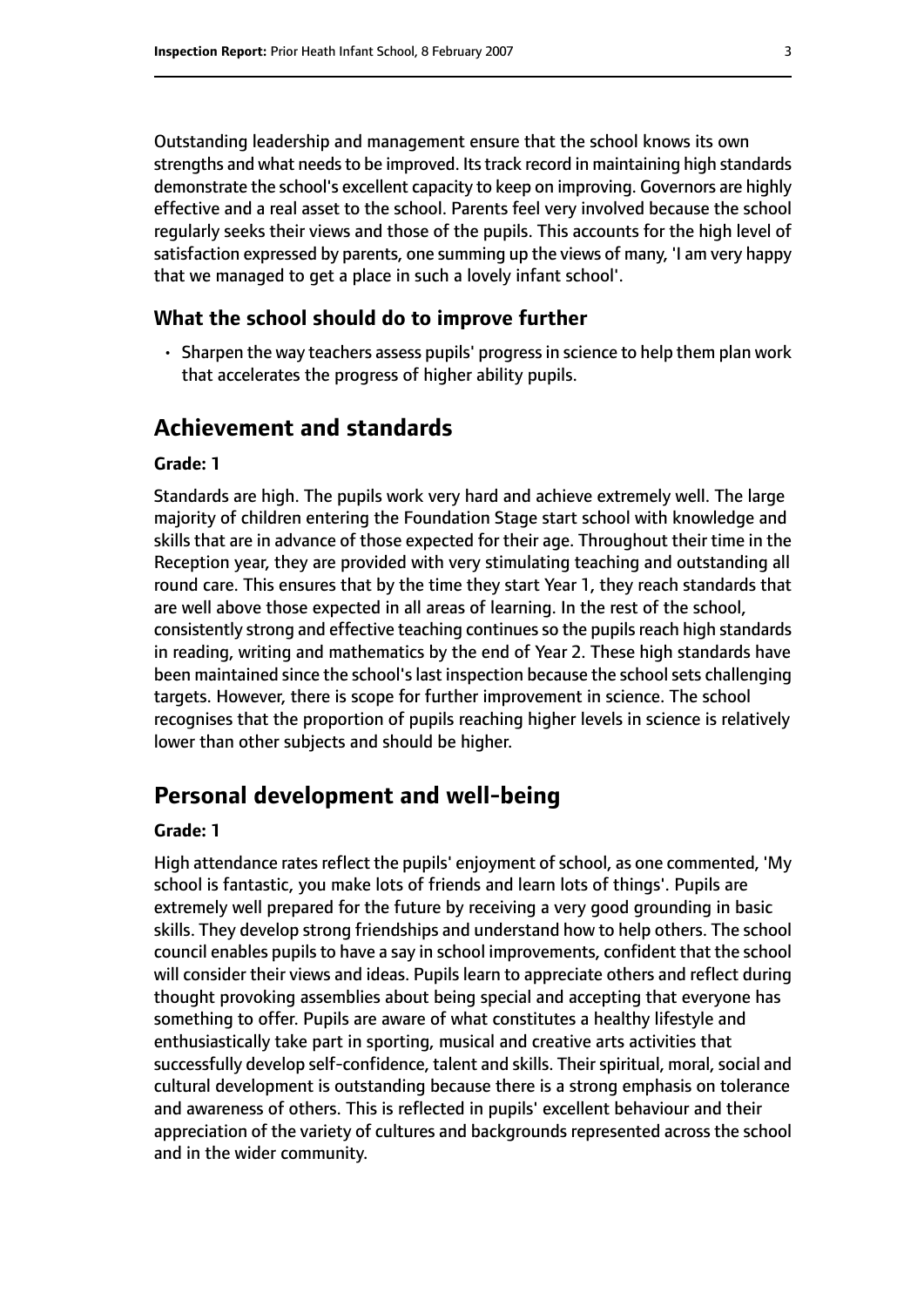# **Quality of provision**

#### **Teaching and learning**

#### **Grade: 1**

Pupils achieve extremely well because of outstanding teaching. They enjoy their lessons because teachers have high expectations and give pupils interesting work. Teachers use assessment information about the pupils' performance very well to build on what they already know and understand. However, there is scope for improvement in science, where some pupils of higher ability could do better. Teachers plan work that builds on previous learning and provides clear success criteria and targets for the pupils to reach. In an outstanding English lesson, pupils in Year 2 understood what they had to do to improve their writing, and using their knowledge and research of the polar regions, produced story plans. These were adapted to help them construct complex sentences and resulted in high standards of independent and extended writing. The use of interactive white boards enliven the teaching and make learning more engaging. Teaching in the Foundation Stage is excellent and provides a wide range of carefully managed activities that meet the needs of Reception children very well.

#### **Curriculum and other activities**

#### **Grade: 1**

The curriculum, including that in the Foundation Stage, is excellent and is having a very positive effect on both the pupils' academic and personal development. A rich programme includes the creative arts, music and sport, which make learning fun and exciting for the pupils. Highly effective use of problem solving skills in mathematics and extending reading and writing opportunities has successfully maintained high standards. There are excellent links between subjects allowing pupils to apply skills and make sense of their learning. Every opportunity is taken to use the stimulating outdoor areas, even during the recent snowfall, so that the pupils believe learning is, as one said, 'Like an adventure'. Excellent use is made of the local community and of parent and visitors to enrich what is on offer. Extensive use of the creative arts within specially themed weeks and topics, for example, 'Around the World', provide excellent opportunities to learn about different cultures, customs and lifestyles. Pupils talked excitedly about the Chinese dragons they made or how they made Italian pasta, illustrating how the school successfully combines skills from different subjects to make learning tactile, fun and meaningful to all pupils.

#### **Care, guidance and support**

#### **Grade: 1**

The outstanding care and welfare provided for every pupil is very much at the heart of the school. Typical comments from parents sum this up, 'Prior Heath has welcomed my child with open arms and given her confidence to enjoy school', 'My son has come on in leaps and bounds since starting school. He loves school and frequently wants to go at the week-end'. There are consistent systems to encourage excellent behaviour.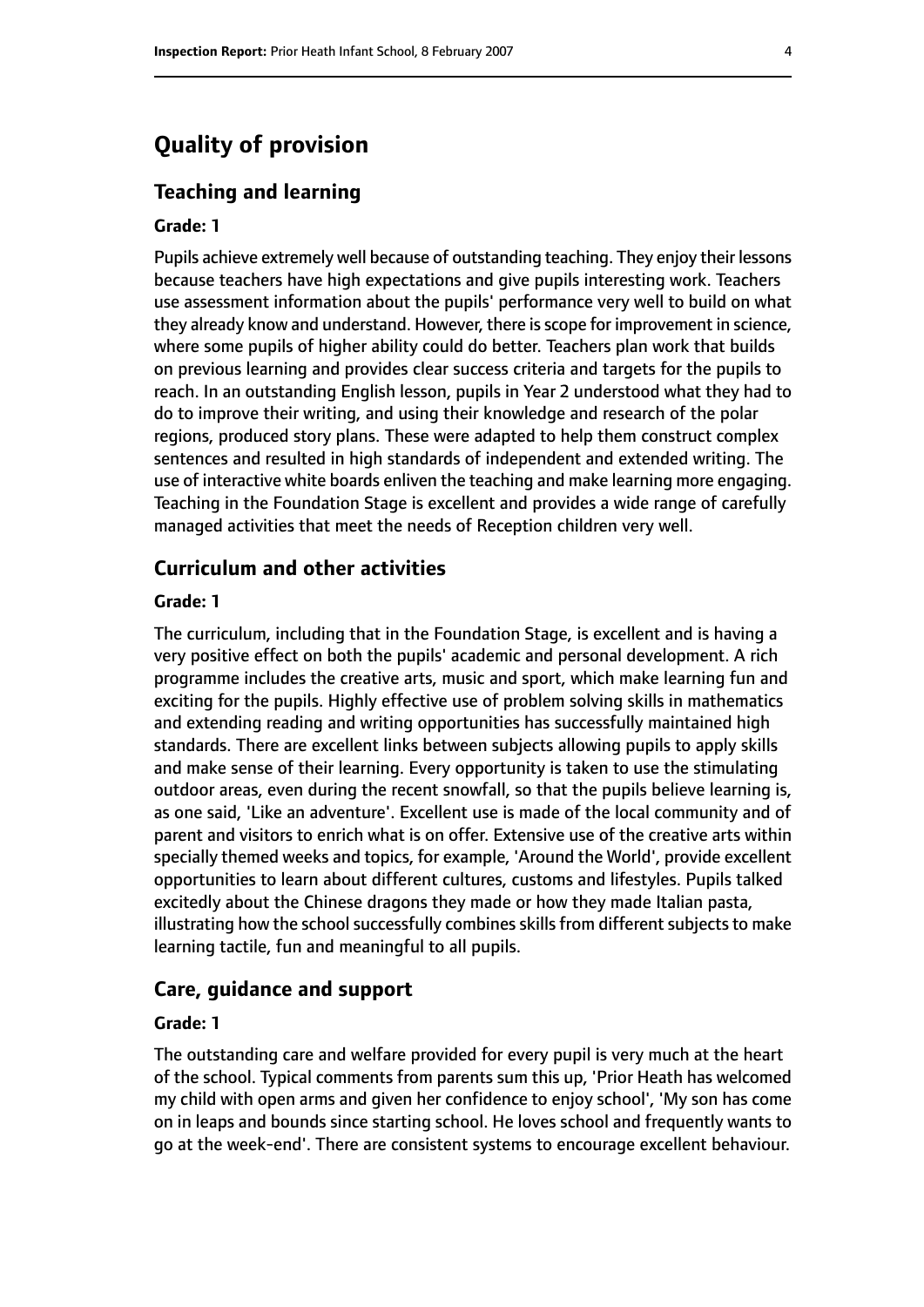Pupils are very safe and secure because staff are vigilant and keep good records of attendance, accidents and medical needs. Academic support and monitoring are excellent. The school has assessment systems that regularly check pupils' progress and are used by teachers to ensure tasks in lessons build on what the pupils have already learned. A good start has been made to refine assessment in science to ensure that pupils of higher ability reach their targets.

# **Leadership and management**

#### **Grade: 1**

Leadership and management are outstanding. The headteacher, deputy headteacher and governors provide highly effective leadership. Parents recognise these qualities and think highly of the school, one typical comment summing up the views of many, 'We are delighted with every aspect of Prior Heath School and feel that the headteacher has offered our children the very best start to their education'. The leadership team has a clear view of the school's strengths and weaknesses and has guided excellent improvements since the school's last inspection. High standards and consistently effective teaching have been maintained, demonstrating no complacency and excellent capacity to continue moving forward. Governors ensure that the staff remain focused on key priorities through accurate self-evaluation and systematic analyses of the school strengths and relative weaknesses.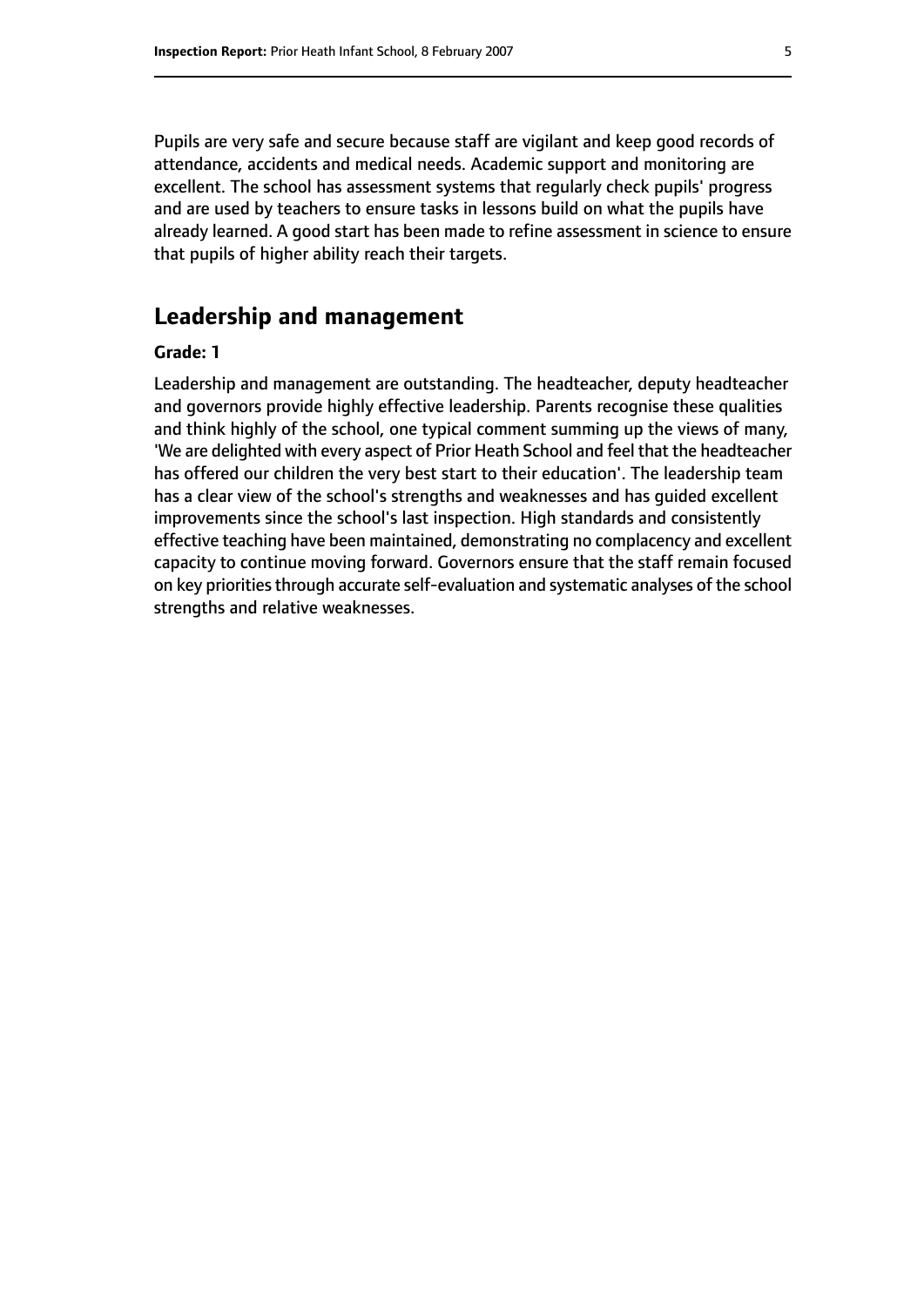**Any complaints about the inspection or the report should be made following the procedures set out inthe guidance 'Complaints about school inspection', whichis available from Ofsted's website: www.ofsted.gov.uk.**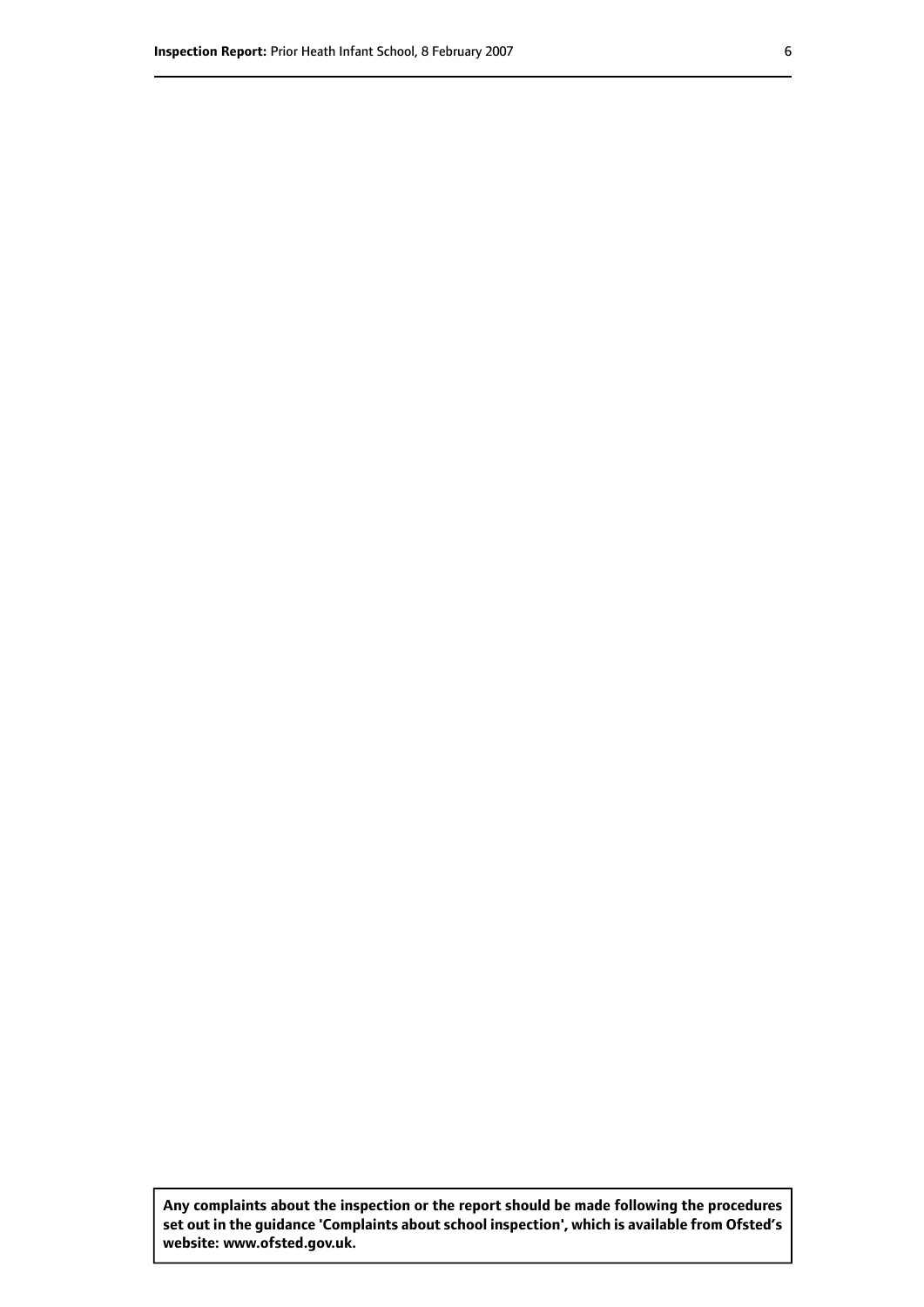# **Inspection judgements**

| Key to judgements: grade 1 is outstanding, grade 2 good, grade 3 satisfactory, and grade 4 | <b>School</b>  |
|--------------------------------------------------------------------------------------------|----------------|
| inadeauate                                                                                 | <b>Overall</b> |

# **Overall effectiveness**

| How effective, efficient and inclusive is the provision of education, integrated<br>care and any extended services in meeting the needs of learners? |     |
|------------------------------------------------------------------------------------------------------------------------------------------------------|-----|
| How well does the school work in partnership with others to promote learners'<br>well-being?                                                         |     |
| The quality and standards in the Foundation Stage                                                                                                    |     |
| The effectiveness of the school's self-evaluation                                                                                                    |     |
| The capacity to make any necessary improvements                                                                                                      |     |
| Effective steps have been taken to promote improvement since the last<br>inspection                                                                  | Yes |

#### **Achievement and standards**

| How well do learners achieve?                                                                               |  |
|-------------------------------------------------------------------------------------------------------------|--|
| The standards <sup>1</sup> reached by learners                                                              |  |
| How well learners make progress, taking account of any significant variations between<br>groups of learners |  |
| How well learners with learning difficulties and disabilities make progress                                 |  |

#### **Personal development and well-being**

| How good is the overall personal development and well-being of the<br>learners?                                  |  |
|------------------------------------------------------------------------------------------------------------------|--|
| The extent of learners' spiritual, moral, social and cultural development                                        |  |
| The behaviour of learners                                                                                        |  |
| The attendance of learners                                                                                       |  |
| How well learners enjoy their education                                                                          |  |
| The extent to which learners adopt safe practices                                                                |  |
| The extent to which learners adopt healthy lifestyles                                                            |  |
| The extent to which learners make a positive contribution to the community                                       |  |
| How well learners develop workplace and other skills that will contribute to<br>their future economic well-being |  |

## **The quality of provision**

| How effective are teaching and learning in meeting the full range of the<br>  learners' needs?                      |  |
|---------------------------------------------------------------------------------------------------------------------|--|
| $\mid$ How well do the curriculum and other activities meet the range of needs<br>$\mid$ and interests of learners? |  |
| How well are learners cared for, quided and supported?                                                              |  |

 $^1$  Grade 1 - Exceptionally and consistently high; Grade 2 - Generally above average with none significantly below average; Grade 3 - Broadly average to below average; Grade 4 - Exceptionally low.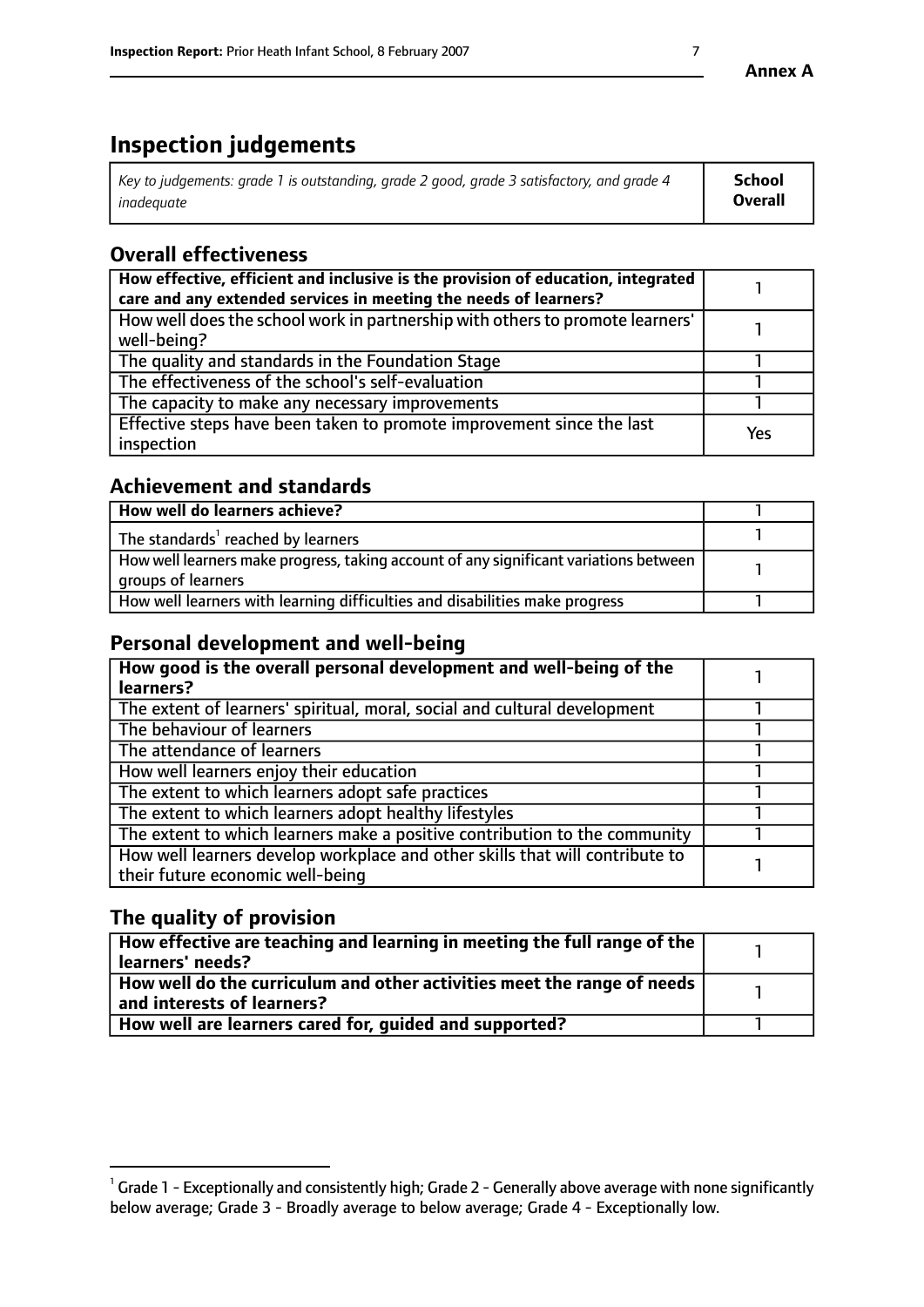# **Leadership and management**

| How effective are leadership and management in raising achievement<br>and supporting all learners?                                              |           |
|-------------------------------------------------------------------------------------------------------------------------------------------------|-----------|
| How effectively leaders and managers at all levels set clear direction leading<br>to improvement and promote high quality of care and education |           |
| How effectively performance is monitored, evaluated and improved to meet<br>challenging targets                                                 |           |
| How well equality of opportunity is promoted and discrimination tackled so<br>that all learners achieve as well as they can                     |           |
| How effectively and efficiently resources, including staff, are deployed to<br>achieve value for money                                          |           |
| The extent to which governors and other supervisory boards discharge their<br>responsibilities                                                  |           |
| Do procedures for safeguarding learners meet current government<br>requirements?                                                                | Yes       |
| Does this school require special measures?                                                                                                      | <b>No</b> |
| Does this school require a notice to improve?                                                                                                   | <b>No</b> |